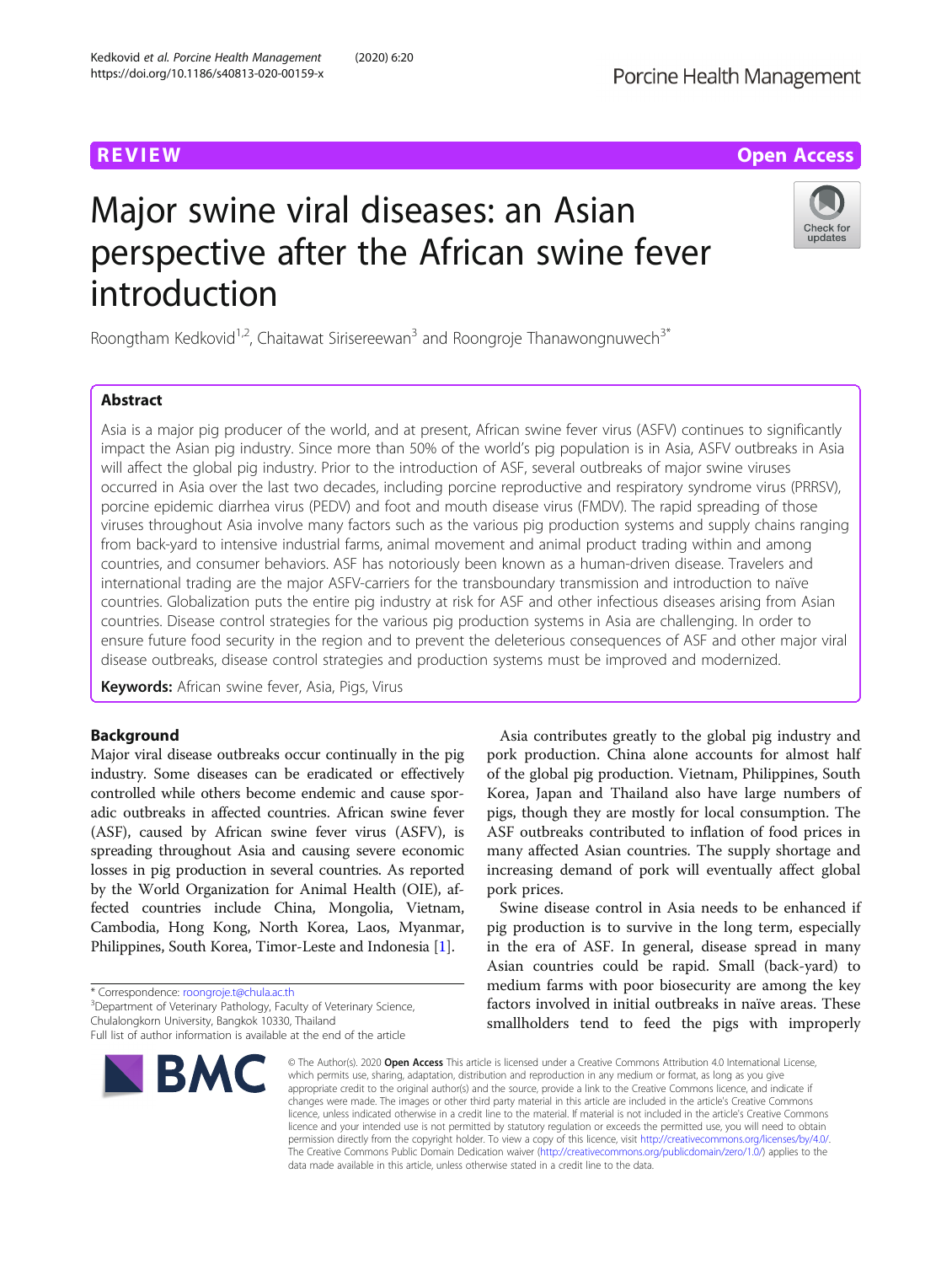treated/processed leftover food or food-waste (swill feed) from various sources such as households, markets, factories, restaurants, or school canteens, which could contain contaminated pork products. In China and Vietnam, more than 80% of pig farms are small-scale producers with very few large (industrial) farms. Moreover, the back-yard and industrial farms are frequently found in close proximity to each other. This could be the major factor facilitating the faster spread of ASFV in Asian countries when compared with the European countries where wild boars play a major role in disease spread [[2](#page-9-0), [3](#page-9-0)].

In addition to back-yard farming, pig and pork movement and trading within and between neighboring countries, as well as consumer behaviors, could also promote disease transmission. The pork supply chains are often quite long, containing multiple stake-holders such as pig farmers, brokers, traders, slaughterhouses, retailers, and consumers [[4\]](#page-9-0). It is common that pig traders, i.e. those who buy pigs from farmers or brokers and sell them to slaughterhouses or other traders, work across long distances, especially when price gaps are high due to the country's food price inflation. This could facilitate rapid and long-range disease transmission both within and between countries via the movement of infected animals and contaminated vehicles. Local small-scale slaughterhouses and wet markets are also important factors in disease spread [[4](#page-9-0)–[6\]](#page-9-0). Many consumers still prefer buying pork from wet markets found throughout these countries. Poor biosecurity management in small-scale slaughterhouses and wet markets likely causes contamination of pork and its products in the area with various swine pathogens. Therefore, multiple factors, such as back-yard farming, pig/pork movement, consumer behaviors, small-scale slaughterhouses, and wet markets, synergistically contribute to disease transmission in Asian countries.

This review article describes and discusses prior major outbreaks of the swine viral diseases in Asian countries followed by a discussion and elaboration of the consequence of the ASF epizootic in Asia. Finally, an opinion on the future of the Asian swine industry after the ASF outbreak is provided.

## Spread of major viral diseases of swine in the Asian countries

Among the swine viruses that have spread pandemically in Asian countries and caused severe economic losses over the last two decades, porcine reproductive and respiratory syndrome virus (PRRSV), porcine epidemic diarrhea virus (PEDV), foot-and-mouth disease virus (FMDV) and ASFV are inarguably the most notable.

The impact of these outbreaks in China could be economically devastating. This is not unexpected since it has the largest pig population. Increasing numbers of naïve animals in the country, particularly the increased utilization of naïve replacement gilts due to agricultural industrialization, is of utmost concern. Moreover, China seems to be one of the key factors in disease spread.

#### **PRRSV**

PRRSV is an enveloped virus with single-stranded genomic RNA of approximately 15.4 kb. The virus is classified to the family Arteriviridae. There are 10 open reading frames (ORFs) in the PRRSV genome. ORF1 encodes non-structural proteins while ORF2–7 encode structural proteins. PRRSV can be divided into two species including Beta-arterivirus suid 1 or PRRSV1 (formerly known as 'European strain') and Beta-arterivirus suid 2 or PRRSV2 (formerly known as 'North American strain'). In general, PRRSV infection in sows results in reproductive failure and infection in growing pigs results in non-fatal respiratory disease, unless complicated with other pathogens [[7\]](#page-9-0). There are three subtypes of PRRSV1 and nine lineages of PRRSV2 (based on ORF5 phylogeny) [\[8](#page-9-0)]. Co-circulation of PRRSV1 and PRRSV2 has been reported in several Asian countries including China, Vietnam, and Thailand [[9](#page-9-0)–[11](#page-9-0)].

Overall, the genetics of PRRSV in Asian countries have been dynamic. Independent evolution [[12\]](#page-9-0), transmission among Asian countries, introduction of novel PRRSV strains from outside Asia  $[13, 14]$  $[13, 14]$  $[13, 14]$  $[13, 14]$  and recombination between PRRSV strains [\[15\]](#page-9-0) were all involved. Moreover, use of PRRS modified live virus (MLV) vaccines could also impact PRRSV genetic variation and the ongoing genetic changes of PRRSV [\[16](#page-9-0)] .

The emergence of a PRRSV2 strain in China in 2006, called 'highly pathogenic PRRSV' (HP-PRRSV), could be considered a milestone in PRRSV molecular epidemiology in Asia. Before 2006, PRRSV2 was endemic in many Asian countries. In China, the CH-1a-like strains, belonging to lineage 8, dominated. The CH-1a-like strains are also considered a classical Chinese PRRSV2. Other lineages such as lineage 3 and 5 were also reported [\[11](#page-9-0)]. In 2006, HP-PRRSVs e.g. JXA1 strain, were identified which caused the first China HP-PRRS outbreak [\[17](#page-9-0)]. Infected pigs exhibited signs of severe, high, hemorrhagic fever and cyanosis, with a high mortality rate. These viruses belong to lineage 8 and are thought to have evolved from the local viruses. Local pork consumption in China had been growing before the outbreak. Many new industrial farms had been established resulting in increased numbers of naïve replacement gilts, which has been speculated to drive mutation of the local viruses. The disease became endemic after the outbreak and the prevalence of HP-PRRSV declined, with only sporadic cases reported in 2008. MLV vaccines based on the Chinese HP-PRRSVs, such as JXA1-R, were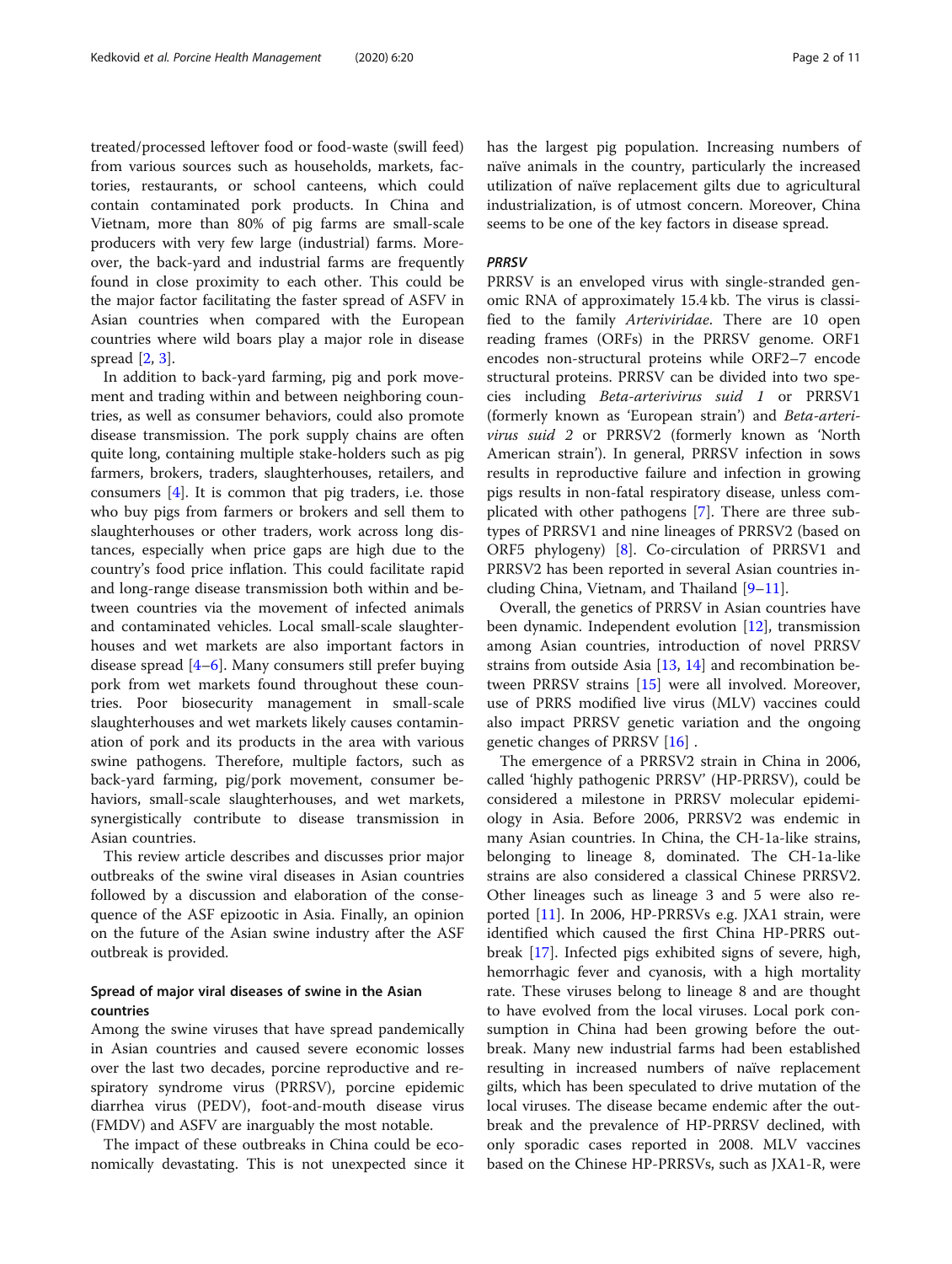<span id="page-2-0"></span>also used locally. The second China HP-PRRS outbreak occurred again during 2009–2010. This outbreak was caused by PRRSV2 strains that were genetically different from the 2006 HP-PRRSVs [\[18](#page-9-0), [19](#page-9-0)]. Since the emergence in 2006, HP-PRRSVs spread and became the dominant strains in many Southeast Asian countries (Fig. 1a), especially Vietnam, the Philippines, Thailand, Cambodia, Laos, and Myanmar. It should be noted that HP-PRRSV outbreaks were first detected outside China in 2007, in Vietnam [[20\]](#page-9-0) and then in 2008, in the Philippines [\[21](#page-9-0)]. Since the northern part of Vietnam collects pigs for transport to both China and other parts of Vietnam, this could be the route and/or mechanism of HP-PRRSV transmission from China to northern Vietnam followed by spread to the southern part of Vietnam [\[4](#page-9-0), [22\]](#page-9-0). In 2010, after the second HP-PRRSV outbreaks in China, the virus again spread to Vietnam causing HP-PRRSV re-emergence in the country. Subsequently in 2010, HP-PRRSV outbreaks were reported in Laos (June) [\[23](#page-9-0)], Thailand (August) [[24\]](#page-9-0), and Cambodia (August) [\[25](#page-9-0)]. Due to geographical locations of the outbreaks and virus genetics, it has been speculated that the virus might spread through (illegal) transportation/trading of infected pigs across the borders. The virus may have spread from Vietnam to Laos and Cambodia, and then from Laos it spread further to Thailand. In 2011, HP-PRRSV outbreaks were found in Myanmar [\[26](#page-9-0)]. Based on the similarity of the virus genetics, it is suspected that the virus might have spread through pig trading during the Chinese lunar new year at the Chinese southern border. In conclusion, illegal transportation of infected pigs across borders and back-yard farming with poor biosecurity seem to be the key factors in the HP-PRRSV outbreaks from China to the Southeast Asian countries.

After the two HP-PRRSV outbreaks, molecular epidemiology of PRRSV2 in China was complicated by the emergence of various novel PRRSV2 strains, possibly due to multiple introductions, including 1) the emergence of the NAD30-like viruses (lineage 1) in 2012 [\[27](#page-9-0)], 2) the emergence of the NADC34-like viruses (lineage 1) in 2018 [[14,](#page-9-0) [28](#page-9-0)] and 3) the diversified genetics of the lineage 3 viruses [\[29](#page-9-0)]. The presence of these novel PRRSVs in Asian countries requires further studies.

#### **PFDV**

PEDV is an enveloped virus with single stranded genomic RNA of approximately 28 kb. The virus belongs to the family Coronaviridae, genus Alphacoronavirus. There are seven ORFs in the genome. ORF1a and ORF1b encode nonstructural proteins involved in virus replication. The remaining five ORFs encode structural and an accessory protein including spike (S), ORF3, envelope (E), membrane (M) and nucleocapsid (N) proteins. The virus infects intestinal epithelial cells causing

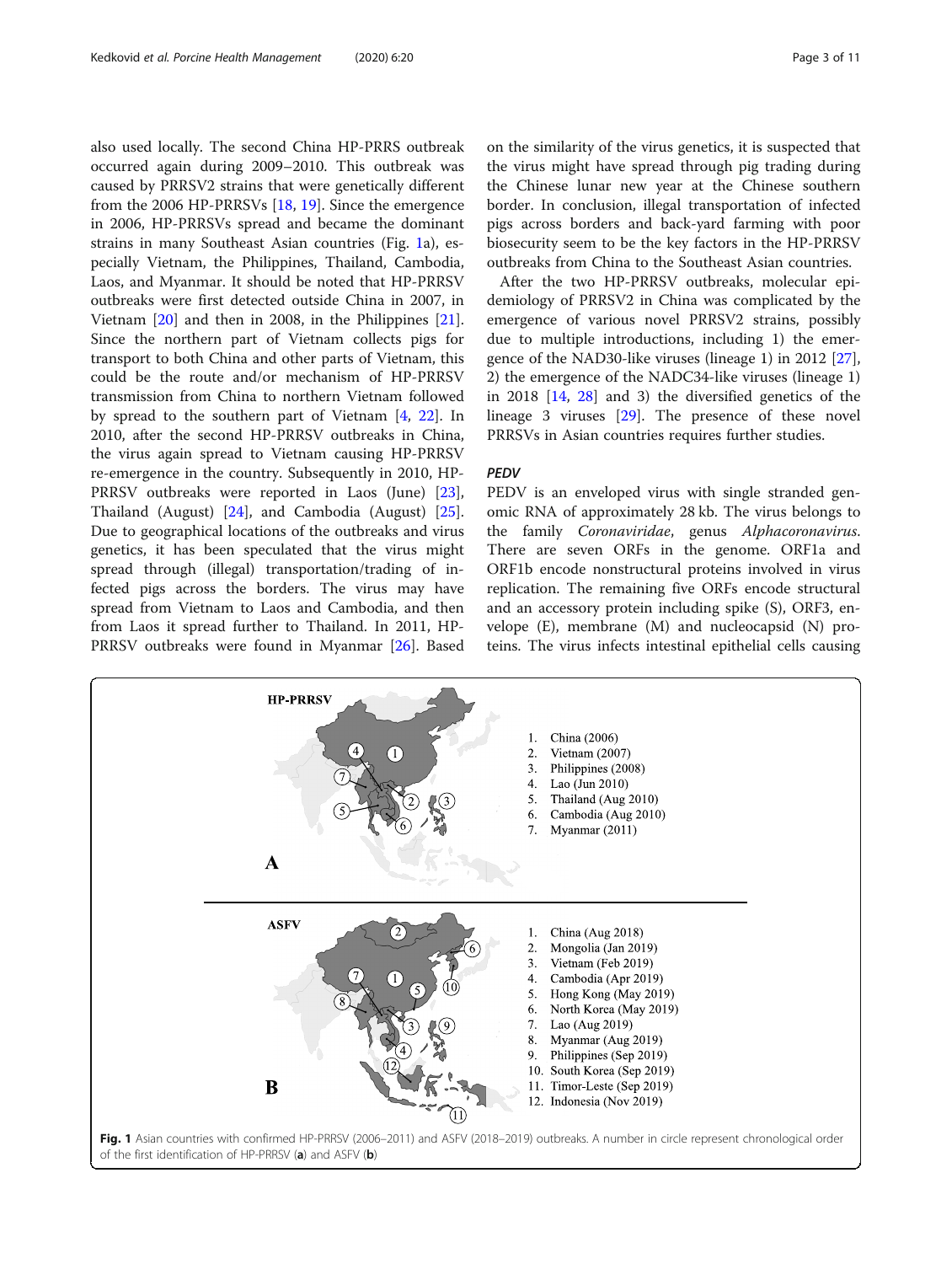atrophic enteritis. Infected pigs have watery diarrhea, vomiting, and dehydration. High mortality is often observed in affected piglets.

Molecular epidemiology of PEDV is complex due to recombination. For the simplicity of this review, previous proposed nomenclature is used [\[30](#page-9-0)]. There are two major strains of PEDV including 1) classical strains, (CV777-like strain) which is the prototypical PEDV and 2) emerging PEDV strains, that have spread globally since 2010. The emerging strains are further classified into two sub-groups including 1) non-S INDEL (insertion and deletion) and 2) S INDEL strains. Both classical and emerging strains could be found during the pandemic in many Asian countries.

The origin of the emerging PEDV strains is not yet known. Before 2005, PED reports in Asia were mostly sporadic cases from China and South Korea. Most of the viruses identified were classical strains. However, severe PEDV outbreaks caused by the non-S INDEL emerging strains were firstly reported in Thailand in 2007 [\[31](#page-9-0)], Vietnam in 2009 [[32](#page-9-0)], China in 2010 [[33\]](#page-9-0) and then South Korea in 2013 [[33\]](#page-9-0). The virus also spread to many other Asian countries. Although the first report of the non-S INDEL emerging strains in South Korea was in 2013, it was later found that the emerging strains were already present in the country before 2005 [\[33](#page-9-0), [34\]](#page-9-0), suggesting this might be the origin of the PED pandemic. Currently, there is no explanation why severe outbreaks of the emerging strains were not observed in South Korea until 2013. It is possible that complete or partial cross-protection from the endemic classical PEDV might have played a role. It should be noted that large numbers of pigs (one-third of the population) were culled in South Korea during 2010–2011 due to FMDV outbreaks. Whether this mass culling might have also delayed [[35](#page-9-0)] or actually triggered the outbreak of the emerging strains in 2013 is of interest. In 2013, both non-S INDEL and S INDEL strains emerged in the US and the viruses then spread via contaminated fomites to Canada and many European countries. The origin of the S INDEL strains is also currently unknown. They were firstly reported in the US in 2013, however, it was later shown that they could readily be found in China during the outbreak in 2010–2012 [[33\]](#page-9-0).

In Southeast Asia, the spreading pattern of non-S INDEL PEDVs is quite different from the HP-PRRSV outbreak. The non-S INDEL PEDV strains might have first emerged in South Korea. However, the route of the transmission into Thailand in 2007, or Vietnam in 2009, is not known since the initial outbreaks in both countries were found in the middle of the countries. It is also possible that non-S INDEL PEDVs had been introduced into China before the major outbreak in 2010. The disease might not have been pronounced due to partial

cross-protection from the endemic classical PEDVs. Interestingly, the second HP-PRRSV outbreak in China occurred during 2009–2010. Whether that outbreak might have played a role in the PEDV outbreak in China should be further studied. It could be similar to the suspected association between the FMDV and PEDV outbreaks in South Korea mentioned previously.

PEDV has been endemic in many Asian countries. Reemerging of PEDV in the infected herds could be a major source of virus. Poor management of gut feedback, gilt acclimatization and biosecurity could probably be key factors for virus circulation in the same herds [[36\]](#page-9-0). Effective PED vaccines are needed for sow herd stabilization in endemic farms.

## **FMDV**

FMDV is a non-enveloped virus with single stranded RNA genome of approximately 8.4 kb. The virus belongs to the Picornaviridae family, Aphthovirus genus. The RNA genome contains a single ORF encoding a polyprotein that undergoes proteolytic processing to give rise to four structural proteins (VP1 – VP4) and nine non-structural proteins (2A, 2B, 2C, 3A, 3B1, 3B2, 3B3, 3Cpro and 3Dpol). There are seven serotypes, including O, A, C, Asia-1, Southern African Territories (SAT) 1, SAT2 and SAT3. Cloven-hoofed animals such as pigs, cattle, sheep, goats and buffaloes are susceptible to FMDV infection. Disease transmission between different species is possible. Virus transmission in pigs occurs mainly via the oropharyngeal route. The major clinical signs include vesicular lesions at the snout, tongue, and the coronary bands and heel bulbs of the feet. The virus can also infect the myocardium of neonatal piglets, resulting in myocarditis. The mortality of FMD in adult pigs is generally low. However, high mortality can be observed in the FMD-related myocarditis cases [[37](#page-9-0)]. For inter-species transmissions, pig often act as an amplifying host by producing large amounts of virus that are aerosolized and further infect other animals [[38](#page-9-0)].

FMD endemic regions are classified into seven pools (1–7) based on the shared viruses circulating in each geographical area [\[39\]](#page-9-0). There are three FMDV pools in Asia including pool 1 (Southeast Asia and East Asia), 2 (Southern Asia) and 3 (Middle East and West Eurasia).

Animal movement, vaccination policy, and farm biosecurity seem to be the major factors affecting FMDV endemicity and transmission both within and between FMDV pools in Asia. Cross-border cattle transmission can be found in many neighboring countries. Large numbers of cattle are located in India (FMDV *pool 2*) which move in various directions, such as westward to Pakistan, northward to Nepal, and eastward to Bangladesh. The eastward cattle movement from India has the potential to eventually reach Southeast Asian countries (FMDV pool 1) [[39](#page-9-0)]. Starting from 2015, the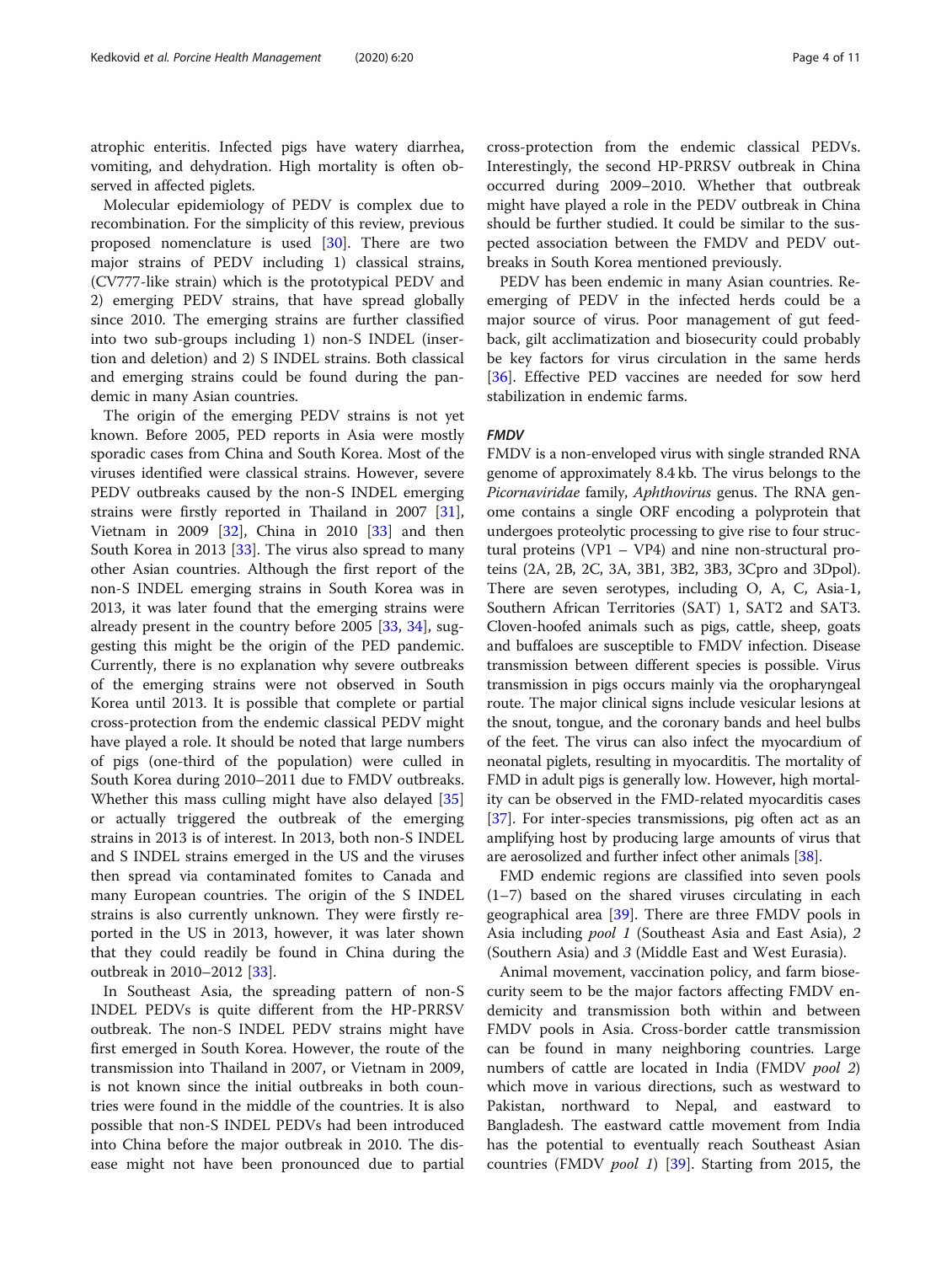recent spread of FMDV O/ME-SA/Ind-2001 from India to both cattle and pigs in many regions, including Southeast Asia, [\[40,](#page-9-0) [41\]](#page-10-0) might be supported by this animal movement pattern. Apart from animal movement, vaccine coverage might also be another important factor disease spread. In mainland Southeast Asia, FMD vaccination is generally limited to cattle, and only in certain regions with high risk of infection [[42\]](#page-10-0); FMD vaccination in Thailand is done in both cattle and pigs across the country. Moreover, large numbers of cattle in Southeast Asia are on small farms with poor biosecurity management, thereby contributing to virus transmission in the area. Taken together, FMD control could be challenging in many Asian countries due to uncontrolled animal movement.

Recently, Seneca valley virus (SVV) has been identified in Asia, including China [[43](#page-10-0)] and Thailand [\[44](#page-10-0)]. Diagnosis of vesicular disease outbreaks should then be made with caution, especially in FMD-endemic countries since both SVV and FMDV produce similar vesicular lesions in infected pigs.

#### ASFV

ASFV is an enveloped virus with genomic DNA of approximately 170–193 kb. The virus is a member of the family Asfarviridae. The genome of ASFV encodes many proteins. Based on the partial nucleotide sequence of the capsid gene, the virus can be classified into at least 24 genotypes. Infected pigs show various clinical signs ranging from sudden death and acute hemorrhagic fever to chronic infection. In general, ASFV spread in swine herds requires close contact between animals and not airborne. Mortality in infected animals often reaches 100% [\[6](#page-9-0), [45](#page-10-0)].

Compared with PRRSV and PEDV outbreaks, molecular epidemiology of ASFV is less complex. Only the genotype II viruses are responsible for the current ASF outbreaks in Asian and European countries. The virus spread from Africa to Georgia in 2007, with further spread to many European countries [[46\]](#page-10-0). The virus was then found in Russia and finally reached China in 2018 [[47\]](#page-10-0). The virus then spread to many Asian countries (Fig. [1b](#page-2-0)) and only a very few, such as Thailand and Taiwan, are still negative [[1\]](#page-9-0).

ASFV transmission occurs via direct and indirect contact. Moreover, the virus has been shown to be highly resistant in the environment [\[48](#page-10-0)], and may persist for long periods of time in contaminated fomites or pork products, making environmental disinfection challenging. When infected blood is involved, disinfection is especially critical because blood contains higher levels of infectious virus compared to virus excretion levels in oral and nasal fluids and feces [[49\]](#page-10-0). A recent study has shown that although ASFV in excretion can be

effectively transmitted to naïve pigs via an indirect route, there is only a short time period for this transmission to occur [\[50\]](#page-10-0). Therefore, carcass and waste management of farms in affected areas could be extremely vital to disease eradiation and control. ASF in European and Asian countries is quite different. The European situation mostly involves outbreaks in wild boars (with the exception of Romania), while the Asian situation is oriented on domestic swine [[6\]](#page-9-0). ASF in European countries is generally considered a human-driven disease where it is found far away from initial outbreaks. This is also true for the situation in Asian countries. It has been suspected that the outbreak in the affected Asian countries might start from back-yard farms after infected pork products were brought into the region through the human-food chain and finally reached the backyard farms via swill feeding. Once the infection is established on the farm, the virus can be transmitted by contaminated fomites through the local supply chains to other farms, especially those with poor biosecurity. Emergency sale of infected pigs could also play an important role in the virus spreading and spilling over to other areas and countries. The viral load in the environment or vehicles in the affected areas might then increase due to virus transmission among small holders and other pig supply chains. At that point, even industrial farms with high health status and good biosecurity might also be at risk.

Currently, there are still some ASFV-negative Asian countries/regions including Thailand and Taiwan. This could be due to effective collaboration among stake holders including farmers, private sectors, academia, and government authorities. In general, farmers must be extremely aware of the difficulty and importance of disease prevention and control of ASF when introduced. Strict border control is required to prevent virus introduction, especially from contaminated vehicles and pork products, at all ports of entry. Restricting imports of pork and pork products from affected countries are also necessary. The number of unqualified back-yard farms must be reduced, especially at the border regions, which is critical to prevent ASF contamination of the environment. Key factors to success in keeping the disease out of each country might vary. For example, in Thailand, which is surrounded by ASF-positive countries, back-yard farms are mostly located in rural areas, especially at the country's border area. Most industrial farms are located in the remoted areas far away from the community to avoid the conflict with the community  $[6]$  $[6]$ . Therefore, border security has been highly strengthened to prevent virus introduction from the neighboring countries, e.g. cleaning facilities for disinfecting pig transport vehicles have been installed and utilized at various land ports of entry. In addition, the back-yard farms, especially at the border areas, are being routinely monitored for ASF by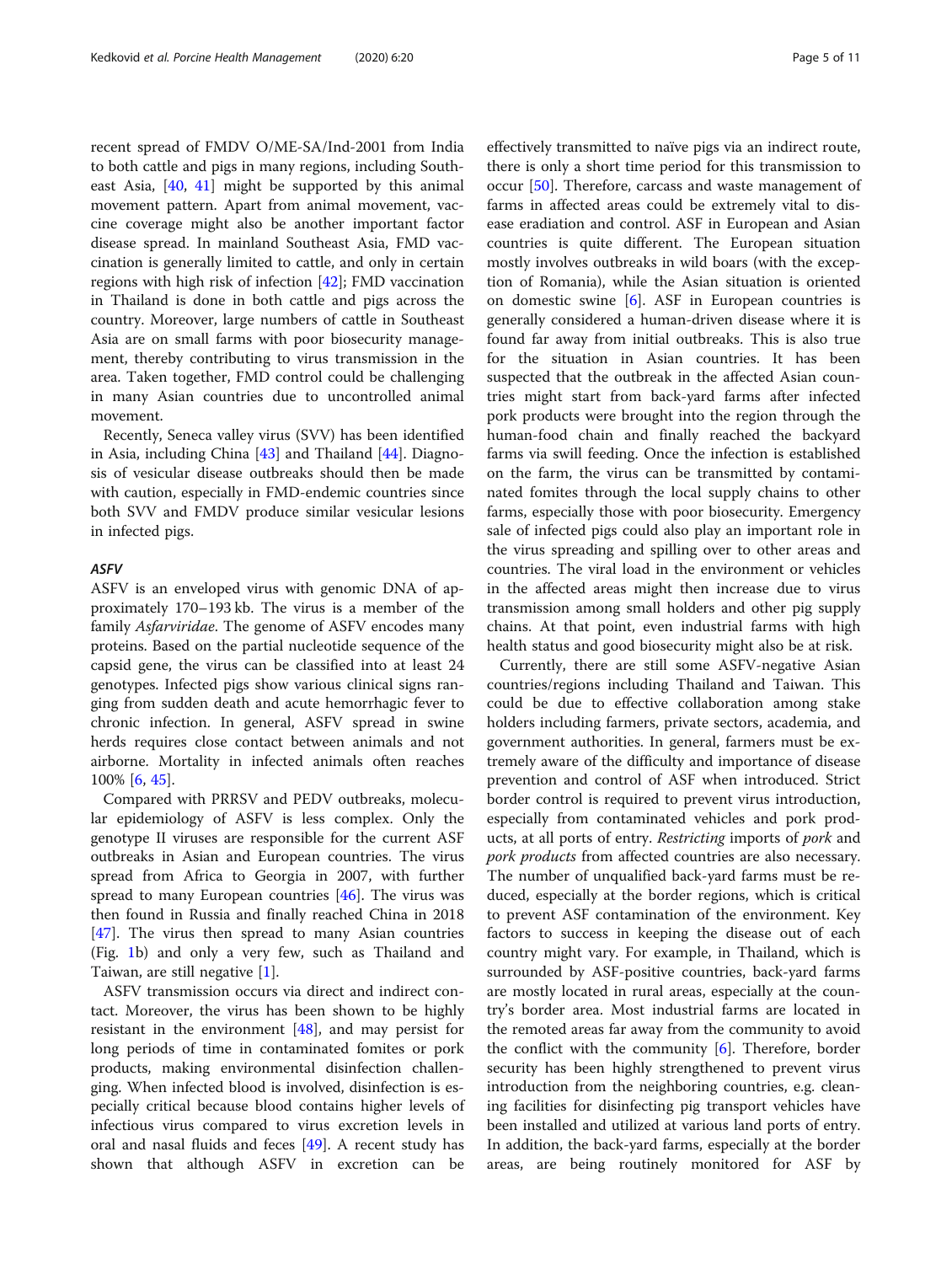collaborations of local government officials and private sectors, particularly with volunteering villagers. For Taiwan, which is an island, the prevention measures have focused mainly at the airports and ports to prevent the virus introduction via contaminated pork products illegally brought in by travelers [\[51\]](#page-10-0). First-time offenders illegally importing meat products into Taiwan from areas affected by ASF within the past 3 years are fined \$6700 with the penalty increasing to \$33,500 for repeat offenders and fines are imposed even for bringing in simple snack items such as pork jerky. Monitoring along the sea shore is also required since many infected, dead pigs were found floating from the mainland. Moreover, authorities ordered a complete stop to swill feeding.

## Asian ASF aftermath: a possible threat to global swine production

ASF is currently spreading across many parts of the world, including Asia. The direct impact of the disease to the pig industry is vital and obvious. The disease will probably become endemic in Asia. Recently, much more knowledge on ASFV has been gained, especially now that candidate vaccines with promising results in both efficacy and safety have recently been reported. Sooner or later, ASF control might not be out of the question.

Besides ASFV, PRRSV, PEDV and FMDV, many other swine viruses are circulating in Asia, including both newly characterized and endemically well-known viruses. In addition to these four major viruses, it is interesting whether other swine viruses might soon play an important role in the global pig industry, particularly if those viruses spread to the other major pig producing regions such as North America and Europe.

In the past decade, various novel swine viruses have been identified around the world. Since these viruses are newly discovered, some important information might not be clearly understood in term of epidemiology, pathogenesis, and disease diagnosis. Fortunately, newly identified viruses are not necessarily new as they are often related to a known virus, nor will they always result in outbreaks.

Porcine circovirus 3 (PCV3), for example, was firstly reported in the US in 2015 [[52,](#page-10-0) [53](#page-10-0)]. PCV3 pathogenesis is still not fully understood. Soon after the discovery, identification of PCV3 was published in many regions, including Asian countries such as China [[54](#page-10-0)], South Korea [\[55](#page-10-0)], and Thailand [\[56](#page-10-0)]. It was later shown that the virus had existed endemically in the global pig population for a very long time before the first report [[57](#page-10-0), [58\]](#page-10-0). This endemic status might partly protect the population from the severe losses since some animals already have immunity against the virus. Still, naïve populations might be prone to the outbreaks.

In contrast to the PCV3 situation, viruses only reported in Asia are more threatening to the pig industry. Recently, a new alphacoronavirus causing fatal diarrhea in piglets has been reported in China. The virus was named swine acute diarrhea syndrome (SADS-CoV), a.k.a. swine enteric alphacoronavirus (SeACoV) and porcine enteric alphacoronavirus (PEAV). The spread of SADS-CoV, if it occurs, might possibly be as devastating as the PEDV outbreak since the two viruses share some similarities. They both belong to the genus Alphacoronavirus of the family Coronaviridae and cause fatal diarrhea in piglets, especially those less than 1 week old. Interestingly, Asian countries might play a key role for both viruses to spread world-wide. The 2010–2013 PEDV pandemic started in Asia and SADS-CoV has recently been discovered in China. Although the spread of SADS-CoV has been very limited compared to PEDV, it should not be overlooked. SADS-CoV was discovered in China in February 2017 [[59\]](#page-10-0) causing outbreaks in at least four farms in the Guangdong Province of Southern China resulting in the death of approximately 25,000 piglets. The disease seemed to disappear 4–5 months after the start of the outbreak. This could be due in part to the implementation of gut feedback strategies; however, reemergence of SADS-CoV occurred in February 2019 [\[60](#page-10-0)], also in Guangdong Province. SADS-CoV was identified on a farm in which approximately 2000 suckling piglets died from acute diarrhea. The results showed that the virus is still circulating in China, at least in some regions. Therefore, there is still a risk of spreading the disease to other countries.

Compared with the novel viruses, well-known viruses may not seem to be as detrimental to the global pig industry at first. Diagnostic protocols, detection methods, or even effective vaccines are often commercially available. However, it should be kept in mind that pigs in some countries or regions might be immunologically naïve. This is especially true when the diseases have already been eradicated and the vaccines were no longer available or used. The viruses will spread rapidly in the naïve population and the outbreak will be devastating.

One recent reemergence of a well-known viral disease is classical swine fever (CSF), caused by classical swine fever virus (CSFV), occurred in Japan in 2018. The disease had long been eradicated in the country, vaccination had been banned since 2006, and the country received a CSF-free status by the OIE in 2007. However, in September 2018, CSFV infection was confirmed in a pig farm [\[61](#page-10-0)]. Despite implementation of various CSF control measures, the outbreak did not cease and continued to spread. At the end of November 2019, approximately a year after the reemergence, approximately 120,000 pigs were culled or died. CSFV was also identified in wild boars during the outbreak and virus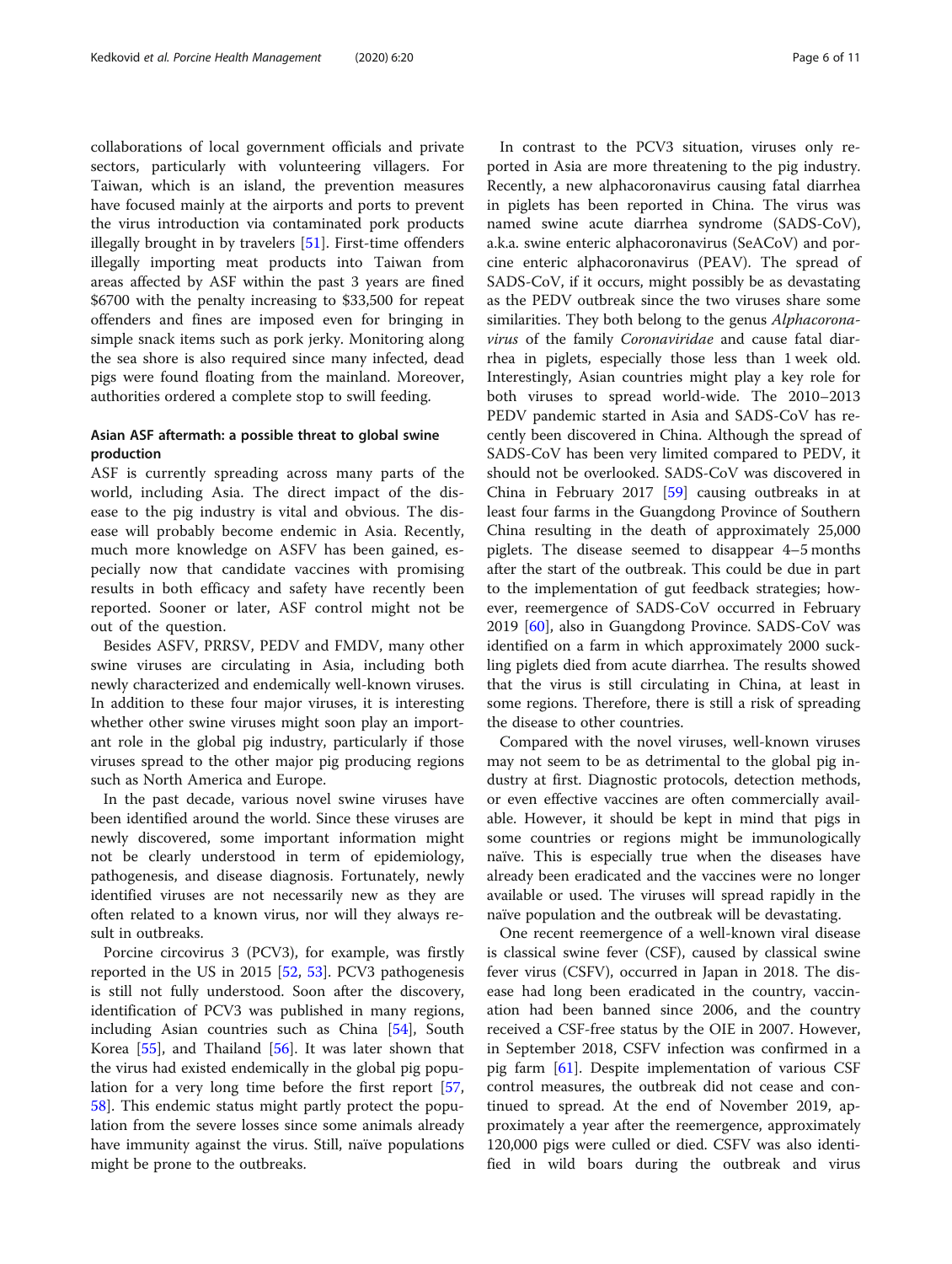transmission between wild boars and domestic pigs has been suggested [\[62\]](#page-10-0), rendering outbreak and disease control extremely challenging.

Highly virulent virus strains are not the only threat for immunologically naïve populations. Even strains with considerably low virulence could be formidable, including MLV vaccines. One of the recent and still ongoing cases is the CSF situation in Jeju Island, South Korea [[63](#page-10-0)]. While sporadic outbreaks have occurred in mainland South Korea, Jeju Island successfully eradicated the disease and became CSF-free in 1999. CSF vaccination was banned in Jeju Island in 1998; in 2014, the virus reemerged. Reproductive failure in sows and cyanosis, diarrhea and death in young pigs were observed. It was later confirmed that the CSF MLV was the causative agent. Epidemiological investigations showed that the CSF MLV strain (Low virulence strain of Miyagi, LOM) was accidentally introduced to Jeju Island through a combined lived vaccine (CSF-swine erysipelas). LOM-related CSFV has currently been wide spreading and endemic in Jeju Island since the reemergence in 2014. The CSF outbreaks in Jeju Island might be a special situation, partly because the LOM MLV itself is still considered virulent, especially in naïve pregnant sows. However, when taking mutation and reversion to virulence into consideration, MLV vaccines of any other viruses might not be completely safe and should be avoided in the naïve populations.

Many Asian countries have been affected economically following the ASF outbreaks beginning in late 2018. Various control measures have been used including pig culling with compensation and restocking with strict biosecurity. Currently, approximately 1.7 million pigs in Asian countries were culled or died from ASF [[1\]](#page-9-0) resulting in pork shortage and rising pork prices. Consequently, pig repopulation has been attempted in many ASF-affected countries. Unfortunately, large-scale culling and repopulation with high numbers of naïve replacement gilts can greatly impact the epidemiology and susceptibility to other swine viruses in this region.

The risk that new viruses or viral strains will be introduced into Asia should be considered due to the increasing importation of the breeding pigs for repopulation purpose, e.g. the importation of breeding pigs from European countries to China after the ASF outbreaks. If these imported pigs are not carefully monitored, foreign viruses and other pathogens could be introduced into the countries. The viruses might then be established and even become the dominant circulating viruses causing complicated problems. Moreover, considering that there are already local viruses circulating in Asia, Asian countries could then act as a focus for viral recombination, especially for RNA viruses.

Recombination between novel and local strains is not unexpected when co-circulated within the same farm. In

fact, these phenomena have already been shown for some viruses in Asian countries, such as the NADC30 like PRRSVs in China.

The emergence of the NADC30-like PRRSVs has dramatically changed the molecular epidemiology of PRRSV2 in China. HP-PRRSV emerged in China in 2006, and then became the dominant PRRSV2 strains of the country. Due to many factors, HP-PRRSV prevalence then declined. In 2012, the NAD30-like PRRSVs emerged in China and spread throughout the country [[27\]](#page-9-0). The virus then became the dominant PRRSV2 strain, replacing the HP-PRRSVs. It is suspected that imported breeding pigs from the US were the source of the virus introduction. It was also shown later that NAD30-like PRRSVs underwent recombination with various co-circulating PRRSV2 strains in China including the classical Chinese PRRSV2, the previous dominant HP-PRRSVs [[15](#page-9-0), [64](#page-10-0), [65](#page-10-0)] and even the MLV-related strains such as RespPRRS MLV [\[66\]](#page-10-0) and the Chinese HP-PRRSV JXA1-R based MLV [\[16](#page-9-0)].

Rapid and intense repopulation of naïve animals following the ASF mass-culling might impair the herd immunity against the local viruses as well, if not cautious (e.g. poor biosecurity and gilt acclimation). Genetic bottleneck and founder effects might be involved in mutation of the local viruses in this situation, resulting in establishment of novel strains. Moreover, the increasing naïve animals from repopulation might, in turn, provide more susceptible hosts for the local viruses. Viral load in the area might consequently increase, raising the risk of virus contamination into multiple types of vectors or carriers such as feed ingredients, meat, and pork products. Therefore, the risk that all the types of viruses mentioned previously, e.g. locally endemic viruses, newly identified viruses, recombinant viruses, will spread from Asia to other regions, jeopardizing the global pig industry.

Virus spread from Asia to North America and Europe could be devastating due to the valuable pork and pig breeding industries in those regions. Viruses that have already been eradicated or not existing in those regions, such as the CSF-free status of the US, might require extra precaution since the pig population is immunologically naïve and extremely susceptible. Travelers, feed ingredients, meat and pork products could play a major role in the transboundary transmission. The current situation of ASF has shown that meat and pork products brought by travelers and passengers, especially from the affected countries, is a vital method of spread [\[67](#page-10-0), [68](#page-10-0)]. This could apply to other viruses as well. Preventing virus transmission via contaminated animal feed ingredients is another serious issue. Countries importing a large amount of animal feed materials from the affected countries are at high risk. It has been shown that various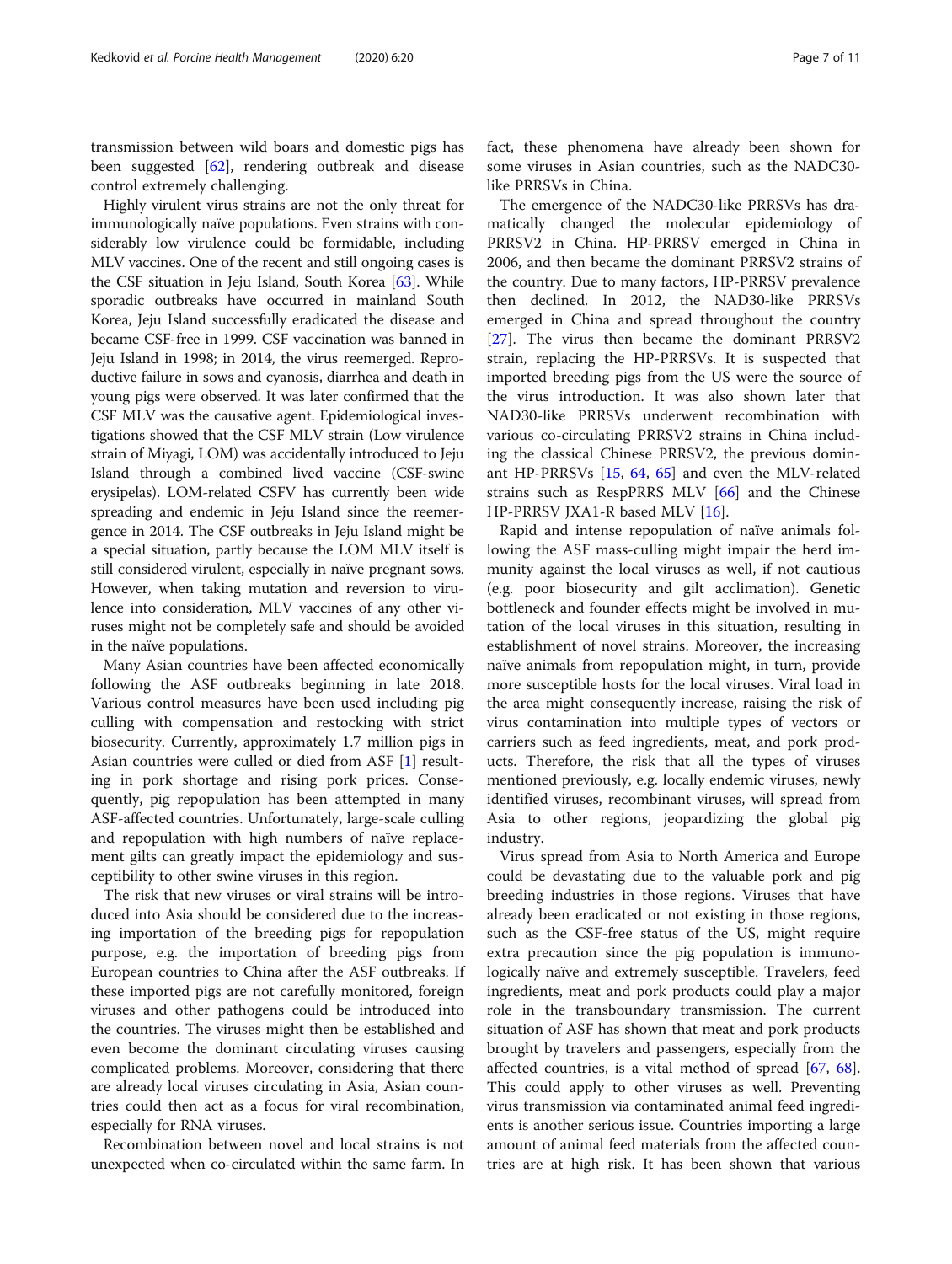viruses can survive in the feed materials during trans-Pacific and trans-Atlantic transportation models simulating trips from Asian and European countries to the US, respectively [\[69](#page-10-0)].

The ASF outbreaks in Asian countries may also have a positive side for the Asian pig industry. The number of high-health status herds might increase while the backyard farms could be eliminated and eventually disappear. This could be beneficial for producers wanting to survive ASF in the affected countries. Strict biosecurity management and collaboration among all stakeholders of the pork supply chains are required. Farms with poor biosecurity, such as backyard farms, are not able to prevent and withstand the disease. Therefore, if affected countries could endure the outbreaks by having good biosecurity practice, the overall production might rebound and subsequently increase.

In summary, after the introduction of ASFV, Asia might act as a hub for global swine viruses, particularly ASFV and other emerging and re-emerging viruses. Local and foreign viruses/viral strains might be introduced, co-mingled, mutate and then spread to other regions. The Asian pig industry might therefore impact the global pig market.

#### The future of the Asian swine industry

With the current ASF situation in Asia and the fact that the global pig industry might consequently be affected, whether by ASFV itself or other viruses from Asia, the future of Asian pig industry could be in jeopardy. Therefore, to prevent detrimental outcomes, strategies used to survive the ASF outbreaks are extremely important. Guidelines and suggestions for developing ASF control strategies have been reported  $[6]$ . Now that the disease is already spreading in many Asian countries, the only exceptions being Thailand and Taiwan, some key issues in ASF control in Asia are identified and discussed in this section.

Firstly, small farms using swill feeding and poor biosecurity should be forbidden or closely monitored. Those small farms could be a very important starting point of ASF outbreaks in the naïve areas. The routes of ASFV transmission into these farms could be varied and include swill feeding or contaminated fomites and vehicles. For larger farms with good biosecurity management, the risk of ASF introduction is generally low. However, the risk will be increased when the viral load contaminating the environment in the region increases due to outbreaks on neighboring farms, particularly back-yard farms. Therefore, farm standardization policy to eliminate the farms with poor biosecurity as well as compartmentalization or zoning are highly suggested in the affected countries.

ASF vaccines together with good biosecurity practice will be the key for future pig production. Recently, live ASFV vaccine candidates showing promising results in both safety and efficacy aspects have been reported, such as the ASFV-G-ΔI177L virus, the 2007 Georgia isolate with genetically engineered deletion of I177L gene [[70](#page-10-0)] and the HLJ/18-7GD virus, the 2018 China isolate with genetically engineered deletion of seven genes including MGF505-1R, MGF505-2R, MGF505-3R, MGF360-12 L, MGF360-13 L, MGF360-14 L, and CD2v gene [[71\]](#page-10-0). Due to the gene-deleted characteristic of these viruses, they could also serve as marker vaccines which will be extremely valuable in disease control programs such as DIVA (differentiating infected from vaccinated animals) strategies. One thing to keep in mind is that focusing only on the vaccination while neglect other necessary control measures such as biosecurity and animal movement restriction could be problematic. This has been shown previously for other diseases such as pseudorabies virus (PRV) and CSF controls in China [[72,](#page-10-0) [73](#page-10-0)]. For PRV, marker vaccines are available and highly effective. Therefore, PRV vaccines could greatly support eradication strategies. However, it has been reported that many farmers in China rely mainly on the vaccination, while serological and virological surveillance are rarely implemented. Consequently, infected pigs are not screened and culled from the herds and endemic virus could still spread [\[73\]](#page-10-0). Interestingly, it has been shown recently that PRV variants with reduced vaccine cross reactivity were identified in China [\[74](#page-10-0), [75\]](#page-10-0). Further studies are required to determine whether improper control strategies focusing only on vaccination are involved in the emergence of the PRV variants. Moreover, the number of non-standardized vaccine production units/facilities might rise subsequent to increased vaccine demand. Vaccines with questionable safety and efficacy might then be distributed and cause further problems, as in the case of CSF in China [[72](#page-10-0)].

Prevention measures against the virus introduction into farms through commercial pig feeds or feed ingredients should be further studied. This is one of the most important obstacles in biosecurity management of even large industrial pig farms. This route of transmission has been speculated in many ASF outbreaks in large farms with very strict biosecurity. It has been shown previously that multiple swine viruses could survive in certain feed ingredients for a very long time [[69](#page-10-0), [76](#page-10-0), [77](#page-10-0)]. For example, one study has shown that the half-life of ASFV in various feed or feed ingredients ranged from 9.6 days (conventional soybean meal) to 14.2 days (complete feed). However, the study used temperature  $(12.3 \pm 1)$ 4.7 °C) and humidity  $(74.1 \pm 19.2\%)$  that simulated a trans-Atlantic shipment [\[76](#page-10-0)]. The results could be different for domestic transportation within and among Asian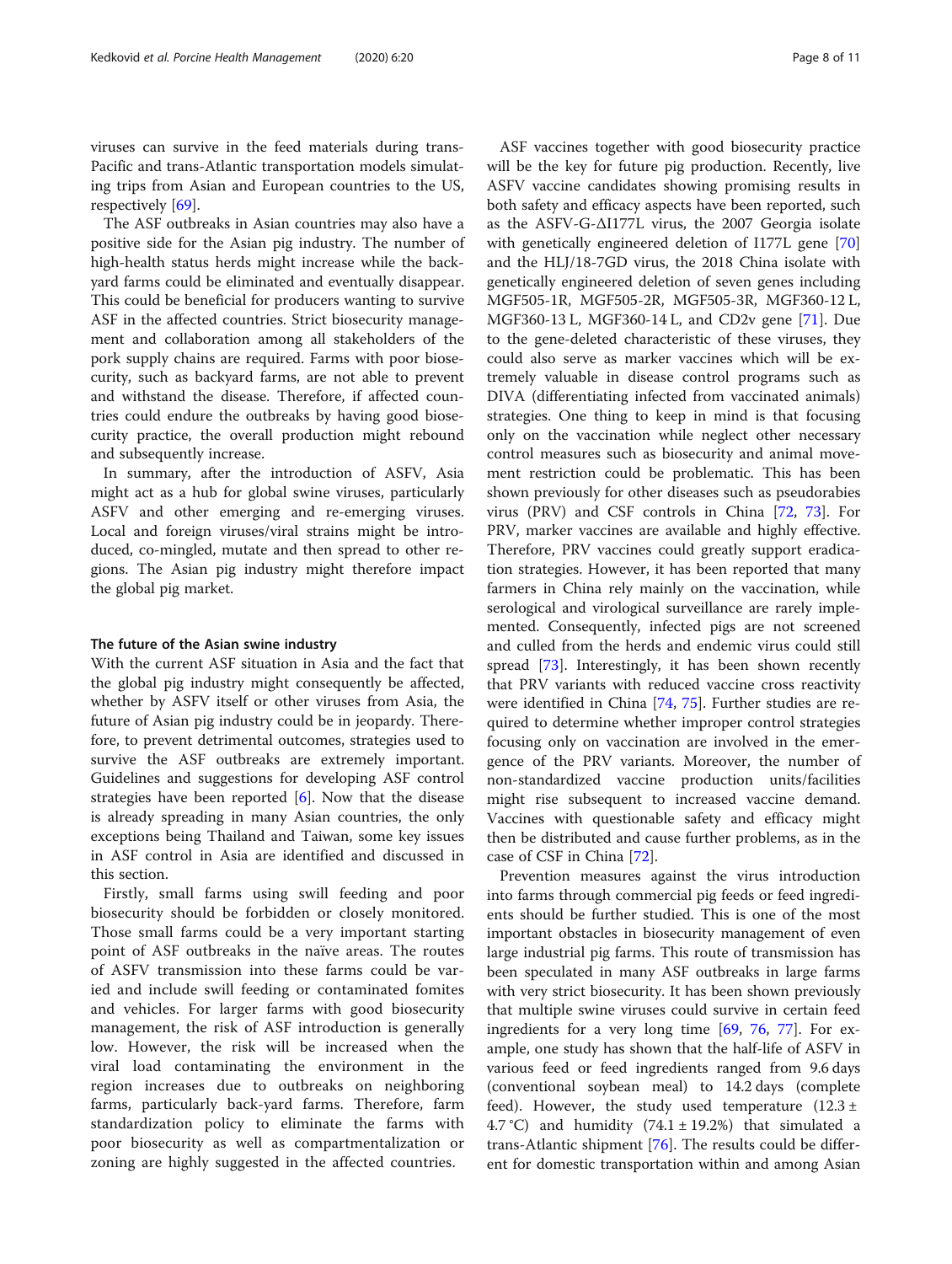countries. Recently, key principles to reduce the risk of virus transmission in pig feed has been reviewed [\[78](#page-10-0)]. There are some interesting concepts and strategies that might be used for reducing the infectivity of viruses contaminating in the feed, such as heat treatment e.g. pelleting the feed using higher temperature; chemical mitigation e.g. treating the feed with a formaldehyde and propionic acid solution; and storage period management e.g. using the knowledge on the half-life of the virus to adjust the feed storage time and conditions. Whether those strategies are effective or practical for various swine viruses should be further elucidated.

Perception of risk management of farmers and other stakeholders could be fundamental to the disease controls. This could not be stressed more. Many Asian countries have already passed the peak of severe ASF outbreaks and are currently in the endemic stage. Pork prices are now rising. Increasing pig production could be very enticing; however, farmers and other sectors in pig supply chains must not neglect the impact of ASF. Biosecurity management must not be compromised. Continuing education of farmers and other stakeholders in the supply chains is required to prevent ASF reemergence.

Collaboration is another critical factor for the future of Asian pig industry. Disease eradication and prevention on the farm might not be successful if the diseases are still active on neighboring farms. This might also be applied to the international level. Collaboration among neighboring countries should be strengthened. Transboundary disease transmission through smuggled pigs and pork products has been suspected in many diseases in Asia such as the transmission of certain strains of PRRSV into Thailand [[24\]](#page-9-0) and the detection of ASFV in pork products brought to Taiwan by travelers [\[51\]](#page-10-0). It should be emphasized that the transboundary transmission can occur in geographically isolated regions such as the recent introduction of CSFV into Japan, or in extremely long distance such as the transmission of PEDV from Asia to the North American continent via contaminated fomites. For ASF, all persons involved in pig production should remember that if the problem in Africa is not solved or addressed, it will eventually reappear out of Africa again. Therefore, the concept of collaboration might extend beyond neighboring countries via Food and Agriculture Organization (FAO) networking.

In late 2019, a novel human respiratory disease called coronavirus disease 2019 (COVID-19) caused by severe acute respiratory syndrome coronavirus 2 (SARS-CoV-2) emerged. The disease was first identified in Wuhan, China. Currently, COVID-19 spread pandemically affecting people in many countries [\[79\]](#page-10-0). The effect of COVID-19 on the future swine industry is not yet elucidated. SARS-CoV-2 might not infect or cause disease in

pigs. However, the COVID-19 pandemic can indirectly effect pork production. For example, social distancing, mandatory mass-quarantine, and mandatory selfquarantine of workers in pork supply chains due to COVID-19 could interrupt the pig supply chain and pork business, as has already been evidenced in the U.S. COVID-19 outbreaks in the meat processing plants led to closures of some factories and posed a significant threat to the meat supply in the country in addition to huge economic losses for processors and farmers. Millions of farm animals were culled as a result of the meat plant closures. Therefore, in the future, use of machines and implementation of automation should be considered. Ironically, it should be noted that COVID-19 situation may have a positive effect in reducing the ASF spreading between countries due to the lockdown policy

#### Conclusion

and international travel restrictions.

The Asian pig industry is playing an important role on shaping up the future of global pig production. ASFV could become endemic in Asia for many years to come and the risk of spreading to other regions is possible. In addition to ASFV, there might be other viruses from Asian countries that could be harmful to the global pig industries or vice versa. Therefore, disease control strategies in Asia should be ameliorated to prevent deleterious consequences. Collaboration and information sharing among countries are needed for successful prevention and control of major swine viral diseases.

#### Abbreviations

ASFV: African swine fever virus; CSFV: Classical swine fever virus; FAO: Food and Agriculture Organization of the United Nation; FMDV: Foot-and-mouth disease virus; HP-PRRSV: Highly-pathogenic porcine reproductive and respiratory syndrome virus; INDEL: Insertion and deletion; LOM: Low virulence strain of Miyagi; MLV: Modified live virus; OIE: World Organisation for Animal Health; ORF: Open reading frame; PCV: Porcine circovirus; PEAV: Porcine enteric alphacoronavirus; PEDV: Porcine epidemic diarrhea virus; PRRSV: Porcine reproductive and respiratory syndrome virus; PRV: Pseudorabies virus; SADS-CoV: Swine acute diarrhea syndrome coronavirus; SeACoV: Swine enteric alphacoronavirus; SVV: Seneca valley virus

#### Acknowledgements

The authors would like to thank Dr. Matthew D. Wegner for editing the final manuscript.

#### Authors' contributions

RK and CS drafted the article. All authors contributed in writing the manuscript. The authors read and approved the final manuscript.

#### Funding

Not applicable.

#### Availability of data and materials

Not applicable.

Ethics approval and consent to participate Not applicable.

#### Consent for publication

Not applicable.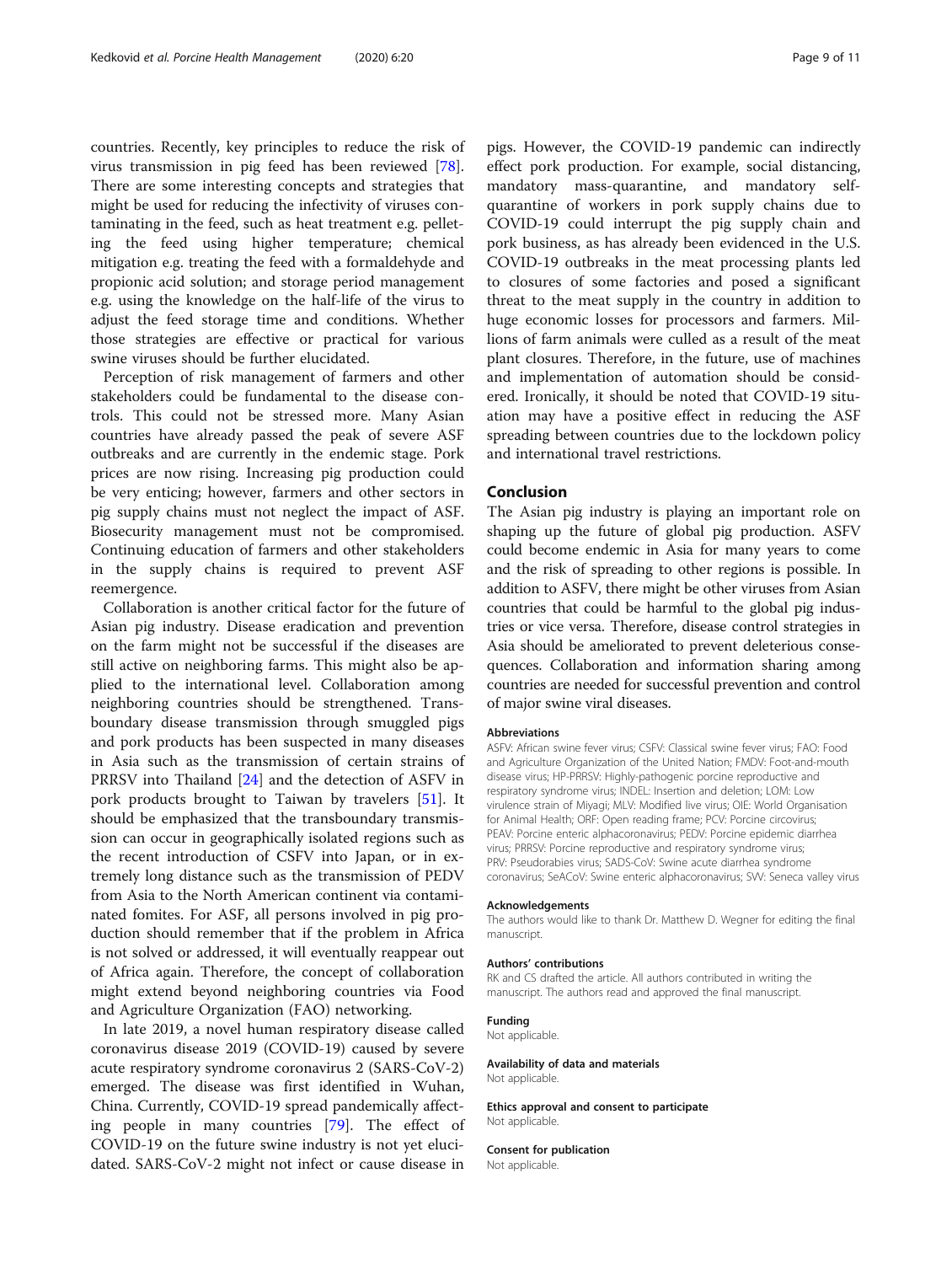### <span id="page-9-0"></span>Competing interests

The authors declare that they have no competing interests.

#### Author details

<sup>1</sup>Department of Veterinary Medicine, Faculty of Veterinary Science, Chulalongkorn University, Bangkok 10330, Thailand. <sup>2</sup>Swine Reproduction Research Unit, Chulalongkorn University, Bangkok 10330, Thailand. <sup>3</sup>Department of Veterinary Pathology, Faculty of Veterinary Science, Chulalongkorn University, Bangkok 10330, Thailand.

#### Received: 23 March 2020 Accepted: 16 June 2020 Published online: 06 July 2020

#### References

- 1. Latest reports on African swine fever. [https://www.oie.int/en/animal-health](https://www.oie.int/en/animal-health-in-the-world/information-on-aquatic-and-terrestrial-animal-diseases/african-swine-fever/reports-on-asf)[in-the-world/information-on-aquatic-and-terrestrial-animal-diseases/african](https://www.oie.int/en/animal-health-in-the-world/information-on-aquatic-and-terrestrial-animal-diseases/african-swine-fever/reports-on-asf)[swine-fever/reports-on-asf.](https://www.oie.int/en/animal-health-in-the-world/information-on-aquatic-and-terrestrial-animal-diseases/african-swine-fever/reports-on-asf) Accessed on 12 Mar 2020.
- 2. Taylor RA, Condoleo R, Simons RRL, Gale P, Kelly LA, Snary EL. The risk of infection by african swine fever virus in european swine through boar movement and legal trade of pigs and pig meat. Front Vet Sci. 2019;6:486.
- 3. Chenais E, Depner K, Guberti V, Dietze K, Viltrop A, Stahl K. Epidemiological considerations on African swine fever in Europe 2014-2018. Porc Health Manag. 2019;5:6.
- 4. Nga NTD, Ninh HN, Hung PV, Lapar ML. Smallholder pig value chain development in Vietnam: situation analysis and trends. ILRI project report. Nairobi: ILRI; 2014.
- 5. Li X, Tian K. African swine fever in China. Vet Rec. 2018;183(9):300–1.
- 6. Dixon LK, Stahl K, Jori F, Vial L, Pfeiffer DU. African swine fever epidemiology and control. Annu Rev Anim Biosci. 2020;8:221–46.
- Thanawongnuwech R, Brown GB, Halbur PG, Roth JA, Royer RL, Thacker BJ. Pathogenesis of porcine reproductive and respiratory syndrome virusinduced increase in susceptibility to Streptococcus suis infection. Vet Pathol. 2000;37(2):143–52.
- 8. Shi M, Lam TT, Hon CC, Murtaugh MP, Davies PR, Hui RK, et al. Phylogenybased evolutionary, demographical, and geographical dissection of north American type 2 porcine reproductive and respiratory syndrome viruses. J Virol. 2010;84(17):8700–11.
- 9. Jantafong T, Sangtong P, Saenglub W, Mungkundar C, Romlamduan N, Lekchareonsuk C, et al. Genetic diversity of porcine reproductive and respiratory syndrome virus in Thailand and Southeast Asia from 2008 to 2013. Vet Microbiol. 2015;176(3–4):229–38.
- 10. Amonsin A, Kedkovid R, Puranaveja S, Wongyanin P, Suradhat S, Thanawongnuwech R. Comparative analysis of complete nucleotide sequence of porcine reproductive and respiratory syndrome virus (PRRSV) isolates in Thailand (US and EU genotypes). Virol J. 2009;6:143.
- 11. Guo Z, Chen XX, Li R, Qiao S, Zhang G. The prevalent status and genetic diversity of porcine reproductive and respiratory syndrome virus in China: a molecular epidemiological perspective. Virol J. 2018;15(1):2.
- 12. Kwon T, Yoo SJ, Sunwoo SY, Lee DU, Je SH, Park JW, et al. Independent evolution of porcine reproductive and respiratory syndrome virus 2 with genetic heterogeneity in antigenic regions of structural proteins in Korea. Arch Virol. 2019;164(1):213–24.
- 13. Lin WH, Shih HC, Wang SY, Lin CF, Yang CY, Chiou MT, et al. Emergence of a virulent porcine reproductive and respiratory syndrome virus in Taiwan in 2018. Transbound Emerg Dis. 2019;66(3):1138–41.
- 14. Zhang HL, Zhang WL, Xiang LR, Leng CL, Tian ZJ, Tang YD, et al. Emergence of novel porcine reproductive and respiratory syndrome viruses (ORF5 RFLP 1-7-4 viruses) in China. Vet Microbiol. 2018;222:105–8.
- 15. Liu J, Wei C, Lin Z, Fan J, Xia W, Dai A, et al. Recombination in lineage 1, 3, 5 and 8 of porcine reproductive and respiratory syndrome viruses in China. Infect Genet Evol. 2019;68:119–26.
- 16. Liu J, Zhou X, Zhai J, Wei C, Dai A, Yang X, et al. Recombination in JXA1-R vaccine and NADC30-like strain of porcine reproductive and respiratory syndrome viruses. Vet Microbiol. 2017;204:110–20.
- 17. Tian K, Yu X, Zhao T, Feng Y, Cao Z, Wang C, et al. Emergence of fatal PRRSV variants: unparalleled outbreaks of atypical PRRS in China and molecular dissection of the unique hallmark. PLoS One. 2007;2(6):e526.
- 18. Shi M, Holmes EC, Brar MS, Leung FC. Recombination is associated with an outbreak of novel highly pathogenic porcine reproductive and respiratory syndrome viruses in China. J Virol. 2013;87(19):10904–7.
- 19. Yu X, Chen N, Wang L, Wu J, Zhou Z, Ni J, et al. New genomic characteristics of highly pathogenic porcine reproductive and respiratory syndrome viruses do not lead to significant changes in pathogenicity. Vet Microbiol. 2012;158(3–4):291–9.
- 20. Metwally S, Mohamed F, Faaberg K, Burrage T, Prarat M, Moran K, et al. Pathogenicity and molecular characterization of emerging porcine reproductive and respiratory syndrome virus in Vietnam in 2007. Transbound Emerg Dis. 2010;57(5):315–29.
- 21. Barrette RW, Metwally SA, Rowland JM, Xu L, Zaki SR, Nichol ST, et al. Discovery of swine as a host for the Reston ebolavirus. Science. 2009; 325(5937):204–6.
- 22. Dietze K, Pinto J, Wainwright S, Hamilton C, Porcine reproductive and respiratory syndrome (PRRS): virulence jumps and persistent circulation in Southeast Asia. Food Agric Org United Nations. 2011;5:8.
- 23. Ni J, Yang S, Bounlom D, Yu X, Zhou Z, Song J, et al. Emergence and pathogenicity of highly pathogenic porcine reproductive and respiratory syndrome virus in Vientiane, Lao People's Democratic Republic. J Vet Diagn Invest. 2012;24(2):349–54.
- 24. Nilubol D, Tripipat T, Hoonsuwan T, Kortheerakul K. Porcine reproductive and respiratory syndrome virus, Thailand, 2010-2011. Emerg Infect Dis. 2012; 18(12):2039–43.
- 25. Tornimbene B, Frossard JP, Chhim V, Sorn S, Guitian J, Drew TW. Emergence of highly pathogenic porcine reproductive and respiratory syndrome (HP-PRRS) in medium-scale swine farms in southeastern Cambodia. Prev Vet Med. 2015;118(1):93–103.
- 26. Ko Ko Y, Pamonsinlapatham P, Myint A, Latt AZ, Aye K, Rungpragayphan S, et al. Sequence and phylogenetic analyses of Nsp2-HVII, ORF5, and ORF7 coding regions of highly pathogenic porcine reproductive and respiratory syndrome virus from Myanmar. Transbound Emerg Dis. 2019;66(2):1073–6.
- 27. Zhou L, Wang Z, Ding Y, Ge X, Guo X, Yang H. NADC30-like strain of porcine reproductive and respiratory syndrome virus, China. Emerg Infect Dis. 2015;21(12):2256–7.
- 28. Xie C, Ha Z, Nan F, Zhang Y, Zhang H, Li J, et al. Characterization of porcine reproductive and respiratory syndrome virus (ORF5 RFLP 1-7-4 viruses) in northern China. Microb Pathog. 2020;140:103941.
- 29. Sun YK, Han XL, Wei YF, Yu ZQ, Ji CH, Li Q, et al. Phylogeography, phylodynamics and the recent outbreak of lineage 3 porcine reproductive and respiratory syndrome viruses in China. Transbound Emerg Dis. 2019; 66(5):2152–62.
- 30. Lin CM, Saif LJ, Marthaler D, Wang Q. Evolution, antigenicity and pathogenicity of global porcine epidemic diarrhea virus strains. Virus Res. 2016;226:20–39.
- 31. Puranaveja S, Poolperm P, Lertwatcharasarakul P, Kesdaengsakonwut S, Boonsoongnern A, Urairong K, et al. Chinese-like strain of porcine epidemic diarrhea virus, Thailand. Emerg Infect Dis. 2009;15(7):1112–5.
- 32. Duy DT, Toan NT, Puranaveja S, Thanawongnuwech R. Genetic characterization of porcine epidemic diarrhea virus (PEDV) isolates from southern Vietnam during 2009-2010 outbreaks. Thai J Vet Med. 2011;44(1): 55–64.
- 33. Wang D, Fang L, Xiao S. Porcine epidemic diarrhea in China. Virus Res. 2016; 226:7–13.
- 34. Sun M, Ma J, Wang Y, Wang M, Song W, Zhang W, et al. Genomic and epidemiological characteristics provide new insights into the phylogeographical and spatiotemporal spread of porcine epidemic diarrhea virus in Asia. J Clin Microbiol. 2015;53(5):1484–92.
- 35. Lee C. Porcine epidemic diarrhea virus: an emerging and re-emerging epizootic swine virus. Virol J. 2015;12:193.
- 36. Tuanthap S, Vongpunsawad S, Phupolphan C, Duang-In A, Wattanaphansak S, Assavacheep P, et al. Analysis of the spike, ORF3, and nucleocapsid genes of porcine epidemic diarrhea virus circulating on Thai swine farms, 2011- 2016. PeerJ. 2019;7:e6843.
- 37. Stenfeldt C, Diaz-San Segundo F, de Los ST, Rodriguez LL, Arzt J. The pathogenesis of foot-and-mouth disease in pigs. Front Vet Sci. 2016;3:41.
- 38. Donaldson AI, Alexandersen S, Sorensen JH, Mikkelsen T. Relative risks of the uncontrollable (airborne) spread of FMD by different species. Vet Rec. 2001; 148(19):602–4.
- 39. Brito BP, Rodriguez LL, Hammond JM, Pinto J, Perez AM. Review of the global distribution of foot-and-mouth disease virus from 2007 to 2014. Transbound Emerg Dis. 2017;64(2):316–32.
- 40. Qiu Y, Abila R, Rodtian P, King DP, Knowles NJ, Ngo LT, et al. Emergence of an exotic strain of serotype O foot-and-mouth disease virus O/ME-SA/Ind-